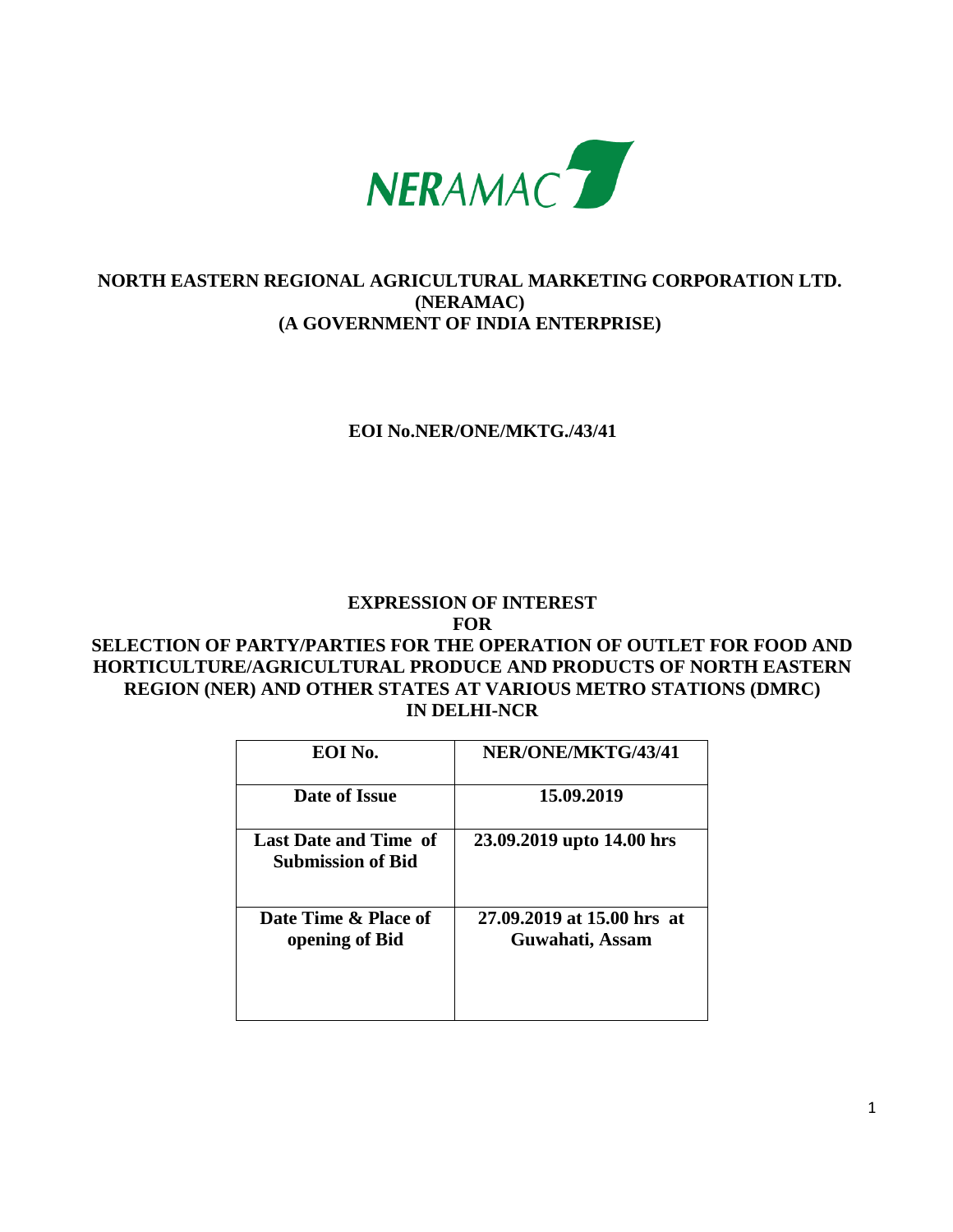#### **DISCLAIMER**

- 1. This EOI document for selection of party/parties for the operation of outlet for food and horticulture/agricultural produce and products of North Eastern Region (NER) and Other States at Various Metro Stations (DMRC) at Delhi-NCR contains brief information on the scope of work, eligibility requirements and details of the selection process amongst others for the successful bidder. The purpose of the bid is to short list one or more parties on the basis of qualifying/eligibility criteria for operation of the allotted or being allotted slots.
- 2. Intimation of discrepancies in the bid Document, if any, may be given, by the Bidders, to the office of NERAMAC within 48 hrs from the time of publishing of bid. If NERAMAC receives no written communication, it shall be deemed that the Bidders are satisfied with the information provided in the EOI document.
- 3. This bid document is not an agreement. The scope of work and other information as well as the right and obligations of the successful Bidder shall be set out in a separate agreement to be executed between NERAMAC and the successful Bidder.
- 4. NERAMAC reserves the right to accept or reject any or all Bids without giving any reasons thereof.
- 5. NERAMAC shall not entertain or be liable for any claim for costs and expenses in relation to the preparation of the documents to be submitted in terms of this bid document.
- 6. NERAMAC shall not be responsible for any late receipt of applications for any reasons whatsoever. The applications received late will not be considered.
- 7. NERAMAC may include any other item in the Scope of work at any time after consultation with applicants or otherwise.
- 8. The NERAMAC reserves the right to relax or waive any of the conditions stipulated in this document as deemed necessary in the best interest of the NERAMAC without assigning any reasons thereof .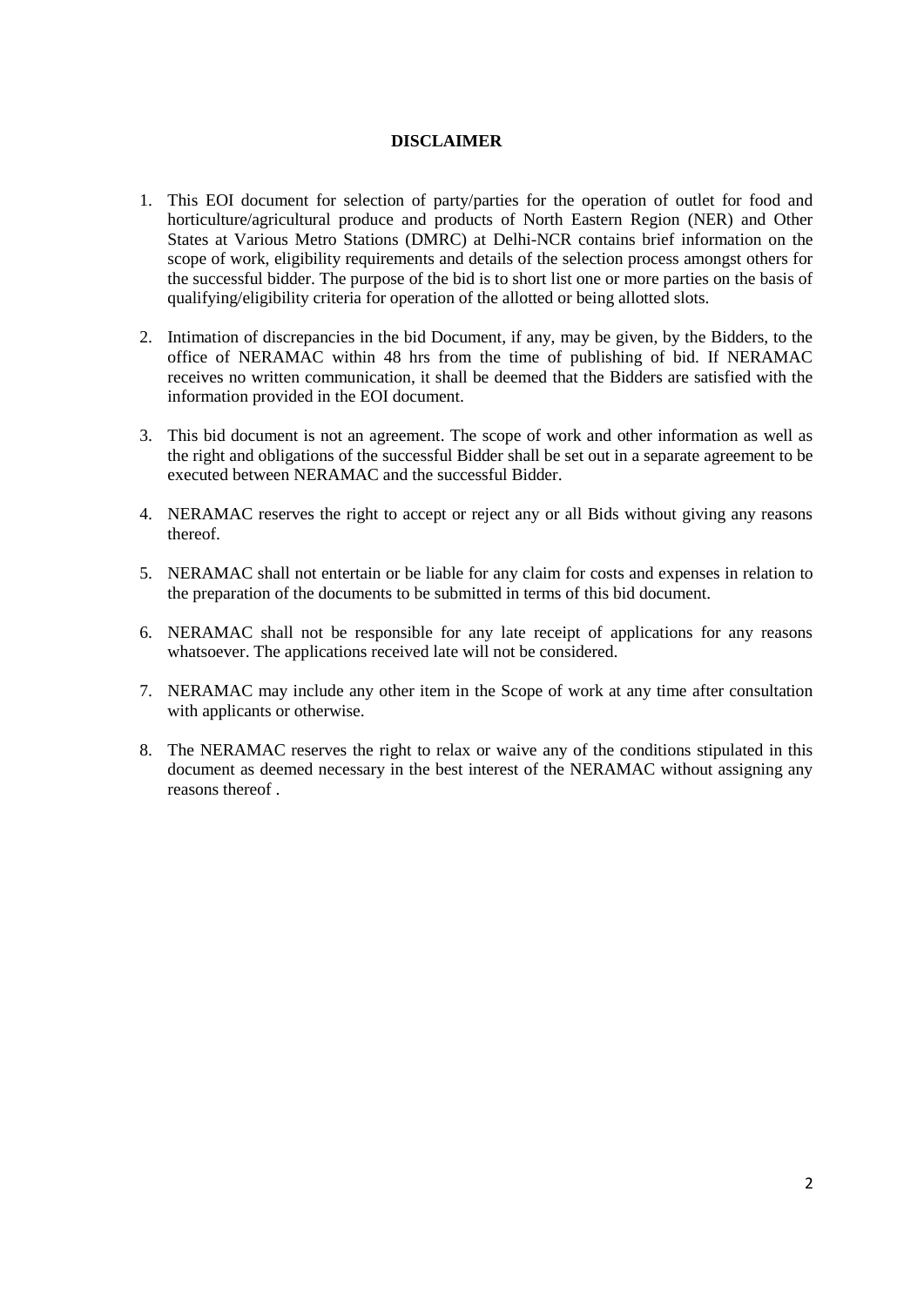# **INVITATION OF EXPRESSION OF INTEREST**

North Eastern Regional Agricultural Marketing Corporation Ltd **(NERAMAC)** invites Expression Of Interest from registered Partnership Firm/Company/Joint Ventures/ Proprietorship Concern having relevant experience preferably in the area of healthy food/horticulture/agricultural produce and products for the operation of outlet for food and horticulture/agricultural produce and products of North Eastern Region(NER) and Other States at Various Metro Stations(DMRC) at Delhi-NCR.

Interested party / Firm having relevant experience with sound financial condition may download the EOI document/Form from NERAMAC's website: www.neramac.com.

#### **Important Dates:**

| Last date and time for the submission of Bid | $: 23.09.2019$ upto 14.00 hrs                                                                                                                           |  |  |
|----------------------------------------------|---------------------------------------------------------------------------------------------------------------------------------------------------------|--|--|
| Date of opening of Bids                      | $: 27.09.2019$ at 15.00 hrs                                                                                                                             |  |  |
| <b>Place of submission of Bid</b>            | NERAMAC LTD.<br><b>Office of Ministry of DoNER</b><br><b>Janpath Bhawan</b><br>6 <sup>th</sup> Floor, B Wing, Janpath Road<br><b>New Delhi - 110001</b> |  |  |
| <b>Place of opening of Bids</b>              | Guwahati, Assam<br>٠                                                                                                                                    |  |  |

In case the date opening falls on a holiday, the bids shall be opened on next working day at the same time and it will be binding on the Tenderer / Bidders for acceptance.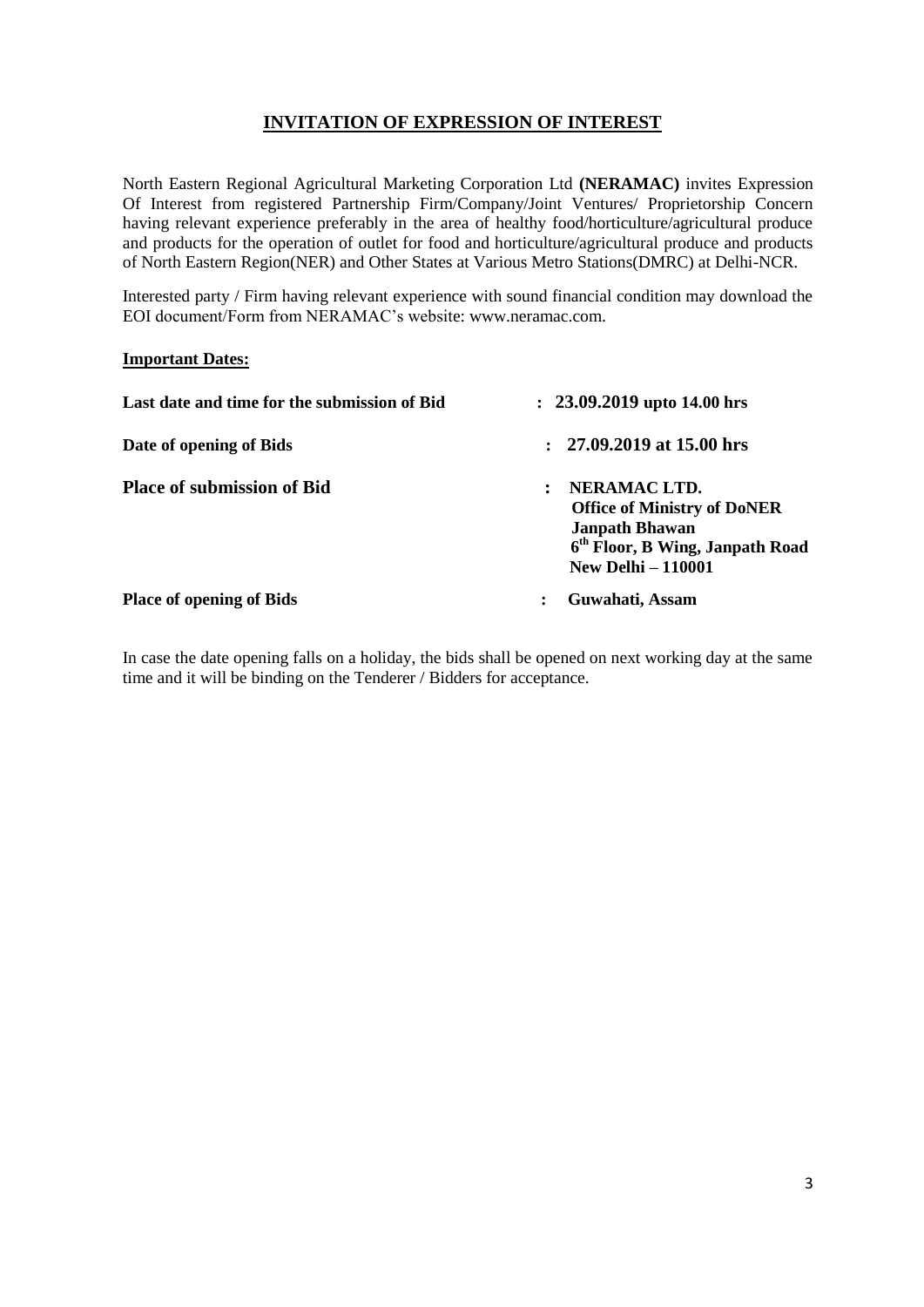## **SCOPE OF WORK**

- 1. To promote Organic and naturally grown / processed Agri- Horti Produce of NER, hence sale of Healthy / Naturally grown food Horticulture/Agricultural produce and products of NER and Other States shall be sold from Outlet.
- 2. The Platform shall also be opened to Entrepreneurs' of NER and Other States, where selected processed food from entrepreneurs and NERAMAC brands can be showcased and sold on consignment basis along with products of the successful bidder. For NERAMAC branded products, NERAMAC shall aggregate and makeavailable in various outlets.
- 3. Fulfilling the above objectives, NERAMAC proposes to open an Outlet to showcase and sale the organic and naturally grown exotics of North Eastern Region/ Other States(On Approval) and sensitize public the importance of Healthy food and benefits of using Organic food.
- 4. Tentative sites: NERAMAC has been allotted following location under DMRC namely:-
	- 1. Lajpat Nagar Metro Station
	- 2. Chhattarpur Metro Station
	- 3. Rajouri Garden Metro Station

Area of Outlet- 10 square meter.

- 5. Bidder can apply for more than one locations.
- 6. In case there is any change or addition in the location, NERAMAC shall give first preference/ opportunity to the selected party/parties with highest score.
- 7. NERAMAC shall keep minimum 25% of exclusive showcasing area for display/show casing and sale of NERAMAC branded / other approved Entrepreneurs' products and balance space shall be used by selected party strictly for showcasing/sale of their products.
- 8. The selected party / parties shall provide as reasonably necessary all labour and professional/ supervisory, accounts personnel and managerial personnel as are required to perform the Services. Such personnel shall be qualified to perform the duties to which they are assigned. The selected party/parties shall bear the operational cost in this regard. NERAMAC shall provide sufficient skill development to make well verse with the products and health conscious buyers at the cost of selected bidder.
- 9. The selected party/parties shall pay an amount of Rs. 1800 per sq. ft. and GST as license fees for utilizing the Space of the outlet excluding all the incidental charges such as Electricity, Water, Maintenance, Insurances, damages etc. on actual basis. The said amount is subject to change as per DMRC Rules. The selected party / parties shall be responsible for any damage to designated places and cost of damage has to be borne by the selected party.
- 10. The selected party/parties shall deposit Six months security as interest free refundable Security Deposit to NERAMAC in the form of BG / TDR which will be refunded on expiry of the agreement simultaneously with delivery of vacant and peaceful possession of the allotted space to NERAMAC after adjusting against a damage cost to the allotted space if any.
- 11. All statutory fees for licenses and other dues are to be complied by the selected party from time to time as per Delhi Metro Rail Corporation (DMRC)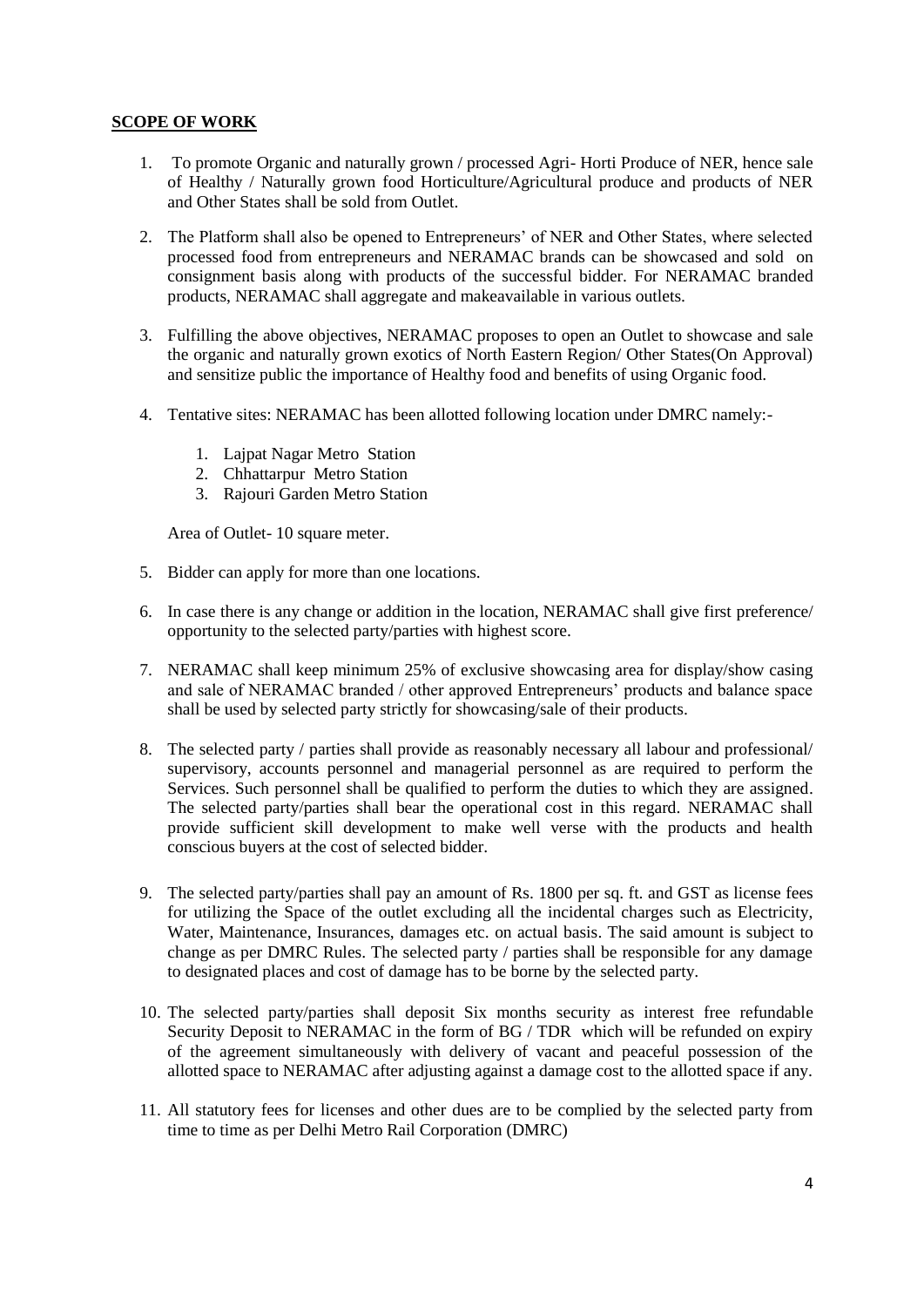- 12. The selected parties shall pay fixed 10% of their sales proceeds to NERAMAC from the sale of their products. Applicable taxes extra.
- 13. The selected party/parties shall retain 10% of the sale proceeds from sale of NERAMAC's products/ produces and pay balance 90% to NERAMAC's bank account. Applicable taxes extra.
- 14. The selected party/parties shall follow authenticated accounting system which can be integrated with NERAMAC accounting system (Tally).Daily / Weekly & Monthly reports should be made available by the selected parties.
- 15. The accounts will be settled on fortnightly basis.
- 16. Outlet shall be in the name of NERAMAC only. Selected bidder may display its signboard subject to approval from NERAMAC. In order to promote the local NER Products, the Selected bidder may have to use the official logo of NERAMAC or any other which shall be informed by NERAMAC from time to time.
- 17. The tenure will be for minimum of 2 (Two) Years which shall be extended on satisfactory performance of selected party/parties.
- 18. The selected party/parties shall have to abide by all terms and condition laid by Delhi Metro Rail Corporation Ltd. (DMRC) other than above terms and conditions.
- 19. The Courts in Guwahati shall alone have the exclusive jurisdiction in respect of all disputes in relation to this tender.

#### **ELIGIBILITY CRITERIA**

- 1. A registered Private Ltd. company, Partnership Firm/ Joint Ventures (Not more than 2 partners), Proprietorship Concern having minimum 2 years' experience in running outlet / food joints / showrooms in business related to food / processed food, tea, horticulture / agricultural produce and products. Preference will be given to parties having experience in doing business in healthy and natural / Organic food and allied products and should be equipped with adequate, qualified & experienced manpower on rolls. Proof of experience in similar nature of works to be furnished.
- 2. Copies of Original documents defining the constitution or legal status, place of registration, and principal place of business, written power of attorney of the signatory of the EOI.
- 3. Last 2 years Average Turnover should be at least Rs. 05.00 Lakhs in relevant field. The turnover should be reflected in balance sheet/billing details certified by the chartered accountant. In case this turnover is not reflected separately in the balance sheet, a certificate in respect of the turnover of the chartered accountant of the company should be enclosed.
- 4. Bank Solvency certificate certified by the Bankers should be furnished along with the EOI.
- 5. The bidder should have valid Registration Certificate / License / Trade License/ PAN Card /GST Registration and other relevant documents etc.
- 6. Preference shall be given to bidder who has experience in running showroom / outlets and retail services.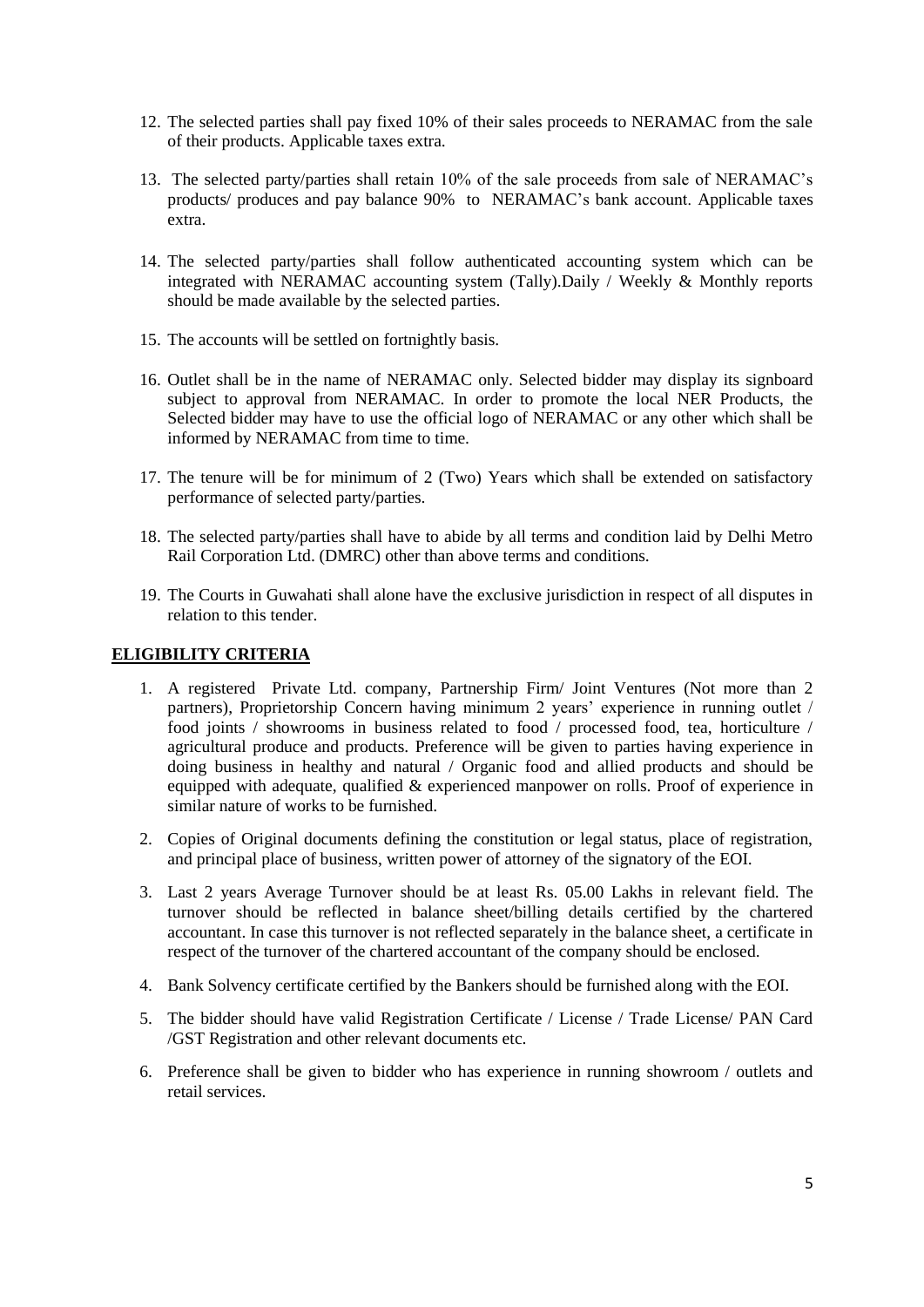# **INSTRUCTIONS TO BIDDERS**

- 1. The Bidders shall be responsible for all of the costs associated with the preparation of their Bids and their participation in the Bidding Process. NERAMAC shall not be responsible or in any way liable for such costs, regardless of the conduct or outcome of the Bidding Process.
- 2. It shall be deemed that by offering a Bid , the Bidder has:
	- a) made a complete and careful examination of the bidding documents & offered site;
	- b) Satisfied itself about all matters, things and information hereinabove necessary and required for bidding, execution of the agreement in accordance with the bidding documents and performance of all of its obligations there under;
	- c) acknowledged and agreed that ignorance of any of the matters hereinabove shall not be a basis for any claim for compensation, damages, claim for performance of its obligations, loss of profits, etc. from NERAMAC;
	- d) Agreed to be bound by the undertakings submitted by it under and in terms hereof.
- 3. Eligible selected party/parties shall have to sign an Agreement with NERAMAC after completion of selection process.
- 4. Any corrigendum including extension of date or change of date for submission of the tender shall be published only on the website and that shall be deemed to have been seen by the bidders.
- 5. **It is also mandatory for all vendor/bidder to submit hard copy of all necessary documents as per mention Tender document.**

#### **BID FORMAT & CONTENTS**

The Bidder shall seal the bid copies i.e., documents for "Selection of party/parties for the operation of outlet for food and horticulture/agricultural produce and products of North Eastern Region(NER) and Other States at Various Metro Stations(DMRC) at Delhi-NCR" addressed to Managing Director, NERAMAC Ltd.

#### **The Contents of Technical Bid (Dully Filled)** –

- i. Form A
- ii. Form B
- iii. Application
- iv. Supporting Documents as required for qualification

#### **FEES PAYABLE**

The following fees are payable at various stages of the bidding process:

- i. Tender Processing Fee : A processing fee of Rs.10,000.00 (Non-refundable)/Per Location should be submitted along with the bid and shall be paid by way of either RTGS/NEFT or DD.
- ii. Earnest Money:

EMD of Rs.15,000/-(Rupees Fifteen Thousand)/Per Location shall be paid through e-Payment either Credit Card/ Debit Card and Net banking, RTGS/NEFT.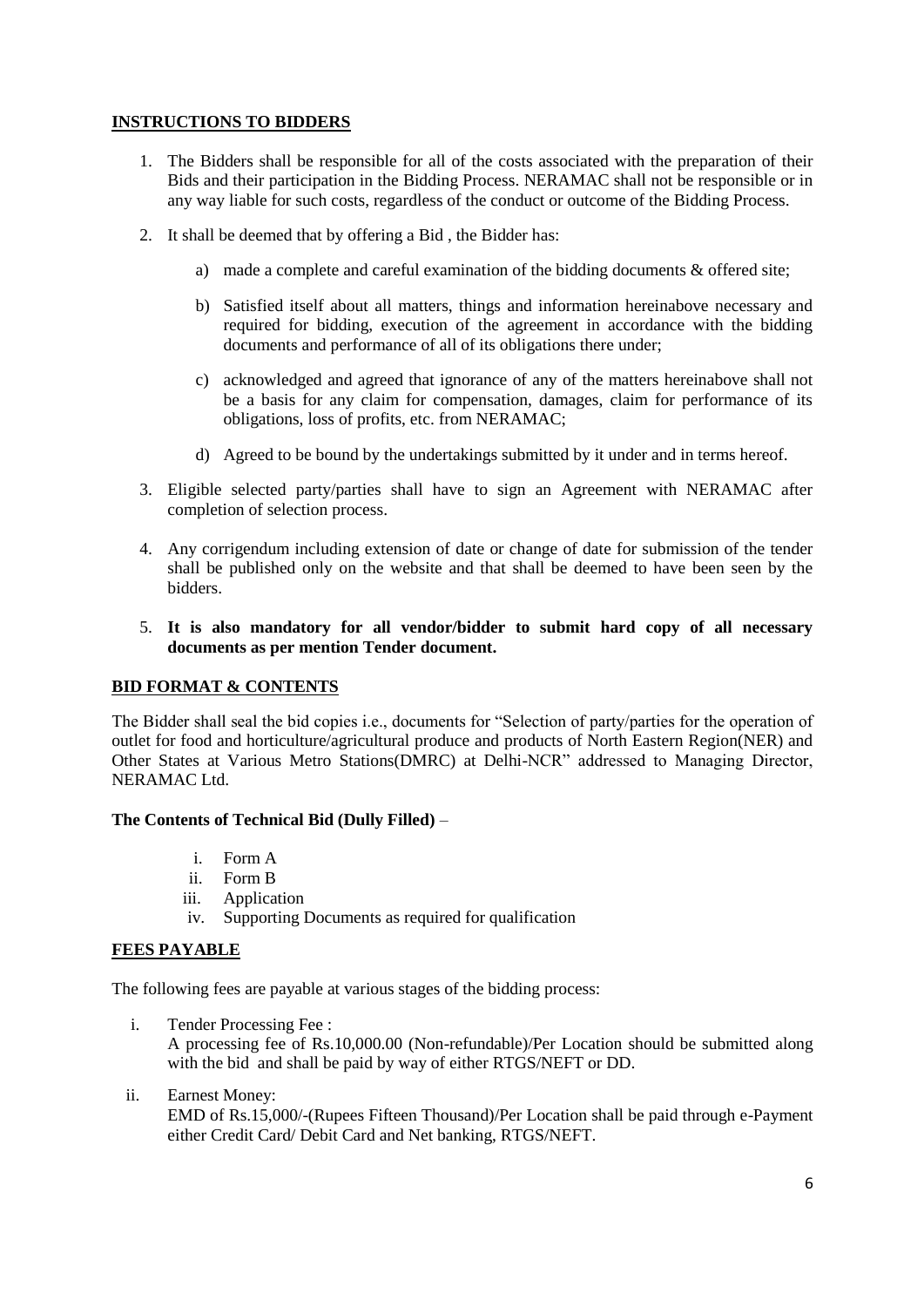Tender Processing Fee & EMD should be paid in favour of:

**NERAMAC LTD. Bank Name: State Bank of India, Branch Name: New Guwahati Branch, Bamunimaidam Account No: 10566982782, IFSC Code: SBIN0000221.**

#### iii. **Refund of Earnest Money**:

The Earnest Money of unsuccessful Bidder shall be refunded soon after final appointment of the agencies has been completed. No interest shall be payable on earnest money deposited with NERAMAC. The bidder securing the highest marks shall be selected, however as NERAMAC is also trying to replicate same concept in other parts of NCR and Metropolitan cities, an empanelment of qualified bidders shall be maintained.

#### **SUBMISSION & OPENING OF BID**

Sealed Bids must be submitted and delivered to the following address:

To,

**The Managing Director NERAMAC LTD. Office of Ministry of DoNER Janpath Bhawan 6 th Floor, B Wing, Janpath Road New Delhi – 110001**

On or before 1400 Hrs on 23.09.2019 and the Bids will be opened on 27.09.2019 at 1500 Hrs at Guwahati, Assam in the presence of the bidders or their authorized representatives, who wish to attend. If the office happens to be closed on the date of receipt of the bids as specified, the bids will be opened on the next working date at the same time & venue.

However, in case, management desires to extend the dates of submission due to insufficient response or any other reason, shall inform in website of NERAMAC in the form of corrigendum.

#### **PROCEDURE FOR SELECTION**:-

All the applications received in response to the notice for bid will be scrutinized by the Evaluation Committee to be formed by NERAMAC in two phase evaluation process:

#### Phase-I:

All the proposals received will be scrutinized to assess their eligibility based on the qualifying criteria. Those proposals which do not meet the qualifying criteria will be rejected, forthwith, or at any stage of detection.

Brief Description:

- 1. Tender Processing Fee : Rs. 10,000/Per Location
- 2. EMD : Rs. 15,000/-/Per Location

Offer without above fee shall be out rightly rejected.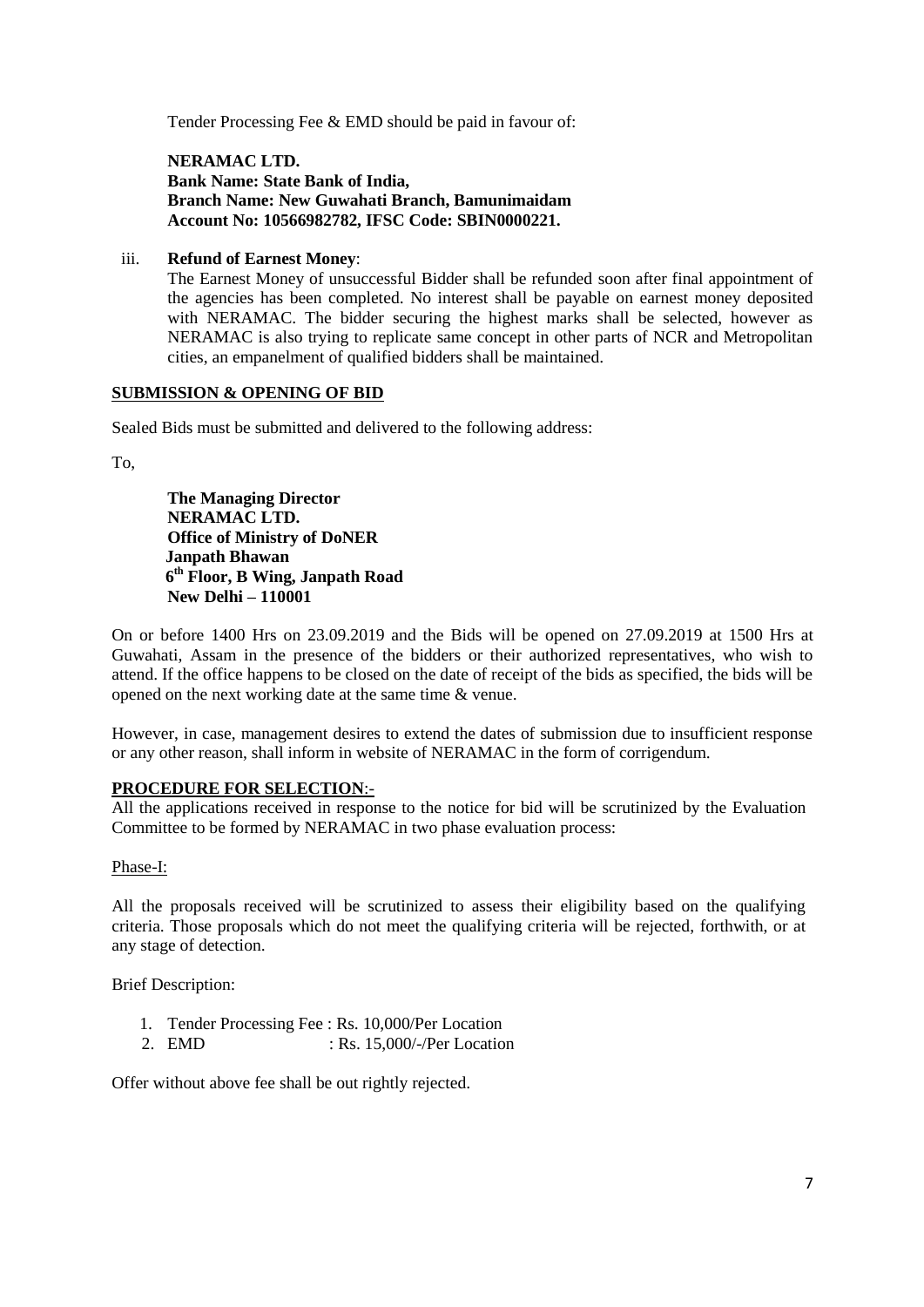After fulfilling the eligibility criteria NERAMAC will finalize Agencies on the basis of the following evaluation criteria.

| S1. | Name of Experience    | Experience in doing                                           | Experience in | <b>NER</b> | Total |
|-----|-----------------------|---------------------------------------------------------------|---------------|------------|-------|
| No. | Bidder   running food | Brand building<br>business in healthy and                     |               | connection |       |
|     |                       | /retail outlets   natural/ Organic food and and Advertisement |               |            |       |
|     |                       | allied products                                               | Sector        |            |       |
|     | (20)                  | (20)                                                          | (10)          | (10)       | (60)  |
|     |                       |                                                               |               |            |       |

Agency scoring qualifying marks shall be shortlisted for making PPT (Score 40 marks)

## **Phase-II:**

Shortlisted bidder based on their high scoring bids shall be requested to make a 15 minutes presentation on concept and business plan, strategy and should include sales target of NERAMAC products. They will be rated on the following parameter.

#### **FORM B**

|         | Name of the | Ability to communicate the | <b>Business Plan</b> |             |
|---------|-------------|----------------------------|----------------------|-------------|
| Sl. No. | bidder      | organizational Expertise   | Presentation         | Total marks |
|         |             | ,10 <sup>5</sup>           | (30)                 | (40)        |

## **TERMINATION**

- 1) NERAMAC reserves the right to cancel the LOI issued to the proposed successful party upon 30 days written notice to successful bidder in the event:
	- a. the successful bidder violates any clauses applicable to this EOI;
	- b. Unsatisfactory performance by the successful bidder at any time during the contract period.
	- c. Misrepresentation of information at any time during the contract period;
	- d. On NERAMAC's determination that it does not wish to extend this agreement.
- 2) The EMD/Security Deposits will be forfeited in case of condition (a & b) mentioned above and if the selected Bidder(s) shows unwillingness to execute the agreement after the issue of LOI necessary action shall be taken including imposition of penalty.

#### **DISPUTE RESOLUTION**

In the event, any dispute arises between the successful bidder and NERAMAC in connection with this tender, the construction of any provision of this tender or the rights, duties or liabilities of the successful bidder/ NERAMAC under this tender, same shall be referred to a sole Arbitrator as per the Arbitration and Conciliation Act, 1996. The Sole Arbitrator shall be appointed by the Managing Director, NERAMAC after notice in this regard is given by either of the parties to the other within a period of 90 days from the date of accrual of dispute. The venue of Arbitration shall be at Guwahati. Guwahati shall alone have the exclusive jurisdiction in respect of all disputes in relation to this tender.

> Signature of Bidder With Seal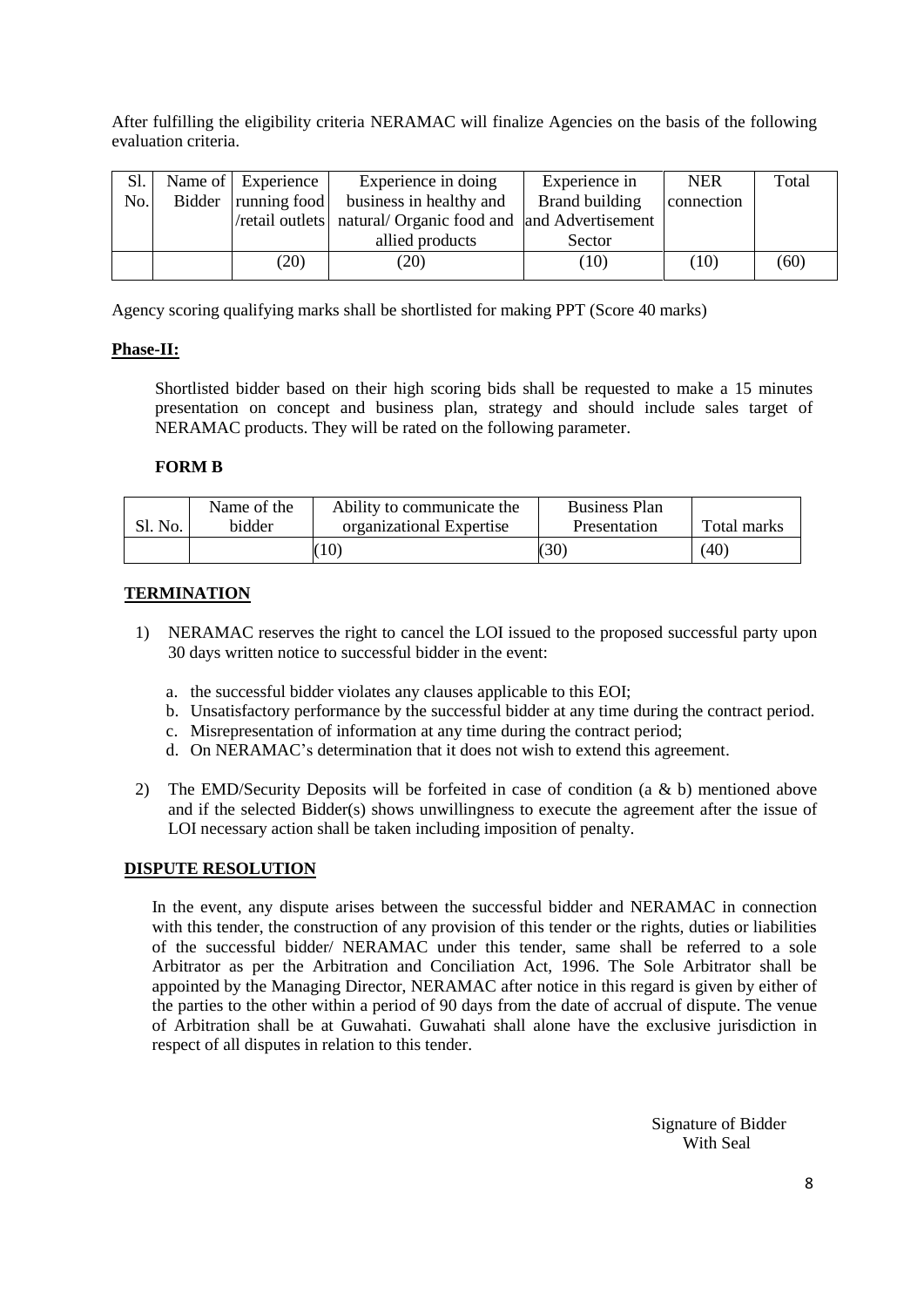# **FORM - A**

#### **BID FORM**

To,

The Managing Director NERAMAC LTD. Office of Ministry of DoNER Janpath Bhawan 6 th Floor, B Wing, Janpath Road New Delhi – 110001

Sub: Submission of bid for the operation of outlet for food and horticulture/ agricultural produce and products of North Eastern Region(NER) and Other States at Various Metro Stations(DMRC) at Delhi-NCR

Sir,

The undersigned having read and examined in detail all the EOI documents pertaining to your assignment; do hereby express the interest to do the work as specified in the scope of work.

| Sl. No | <b>DESCRIPTION</b>                                                                   | <b>RESPONSE</b> |
|--------|--------------------------------------------------------------------------------------|-----------------|
| 1.     | Name of the Organization                                                             |                 |
| 2.     | Address                                                                              |                 |
| 3.     | Name, designation & address of the<br>person to whom all references shall<br>be made |                 |
| 4.     | Telephone (with STD code)                                                            |                 |
| 5.     | Mobile No. of the contact<br>person                                                  |                 |
| 6.     | E- mail of the contact person                                                        |                 |
| 7.     | Fax No. (with STD code)                                                              |                 |
| 8.     | <b>Expertise in Subject</b>                                                          |                 |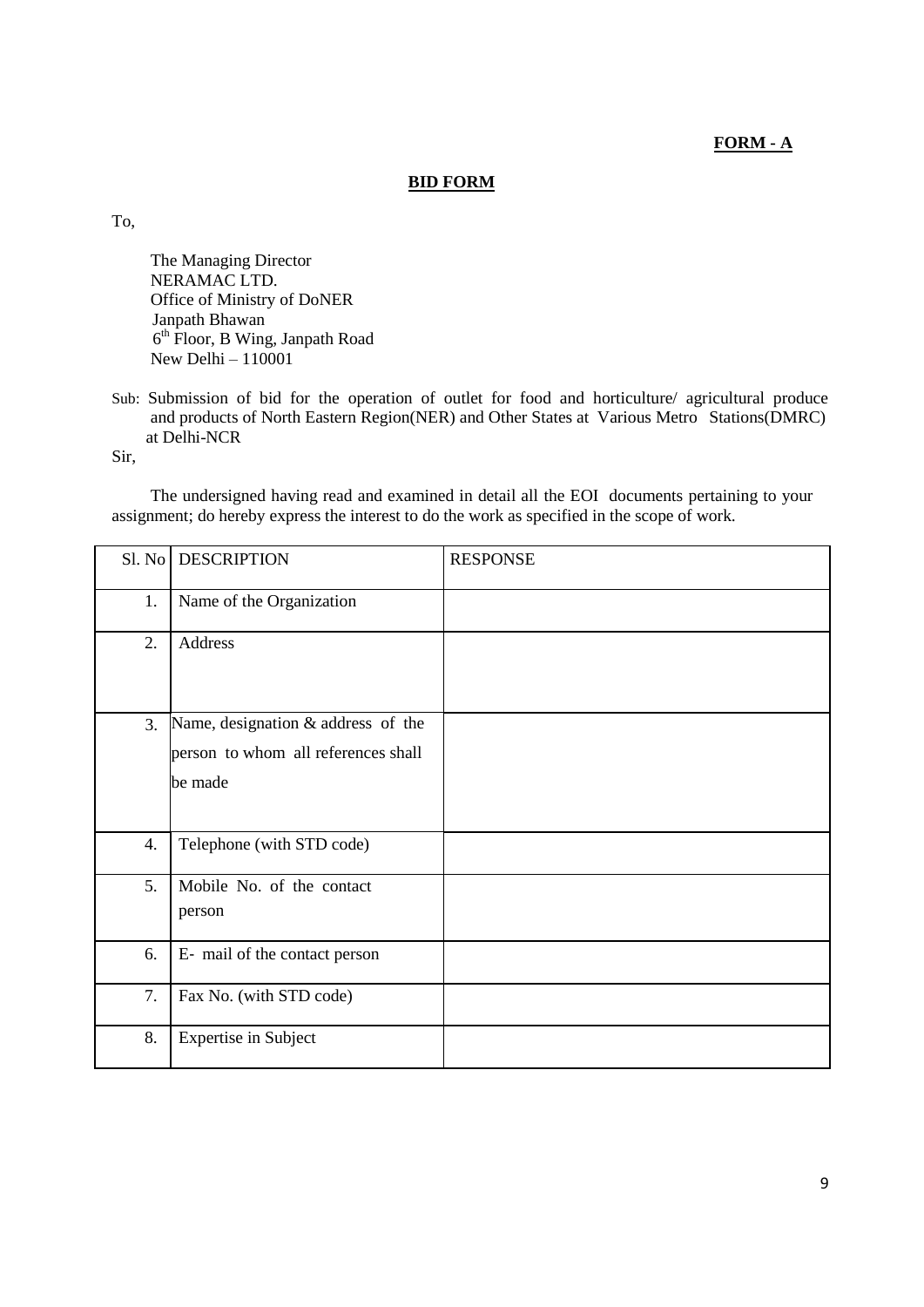We have enclosed the following documents:

- 1. Letter of Authorization.
- 2. Bid Documents / Form A should be submitted on the company"s/ Firm letter head duly seal and signed by the authorized person.

Tender Processing fee of Rs.10,000/per location

- 3. EMD of Rs.15,000/-(Rupees Fifteen Thousand)/Per Location
- 4. Form " B".
- 5. Self Attested copies of Supporting Documents.

I/ We hereby declare that my/ our Tender is made in good faith and the information contained is true and correct to the best of my/ our knowledge and belief.

Thanking you,

Yours faithfully,

(Signature of the Applicant)

Name:

Witness by - Signature:

Designation:

Dated: Name :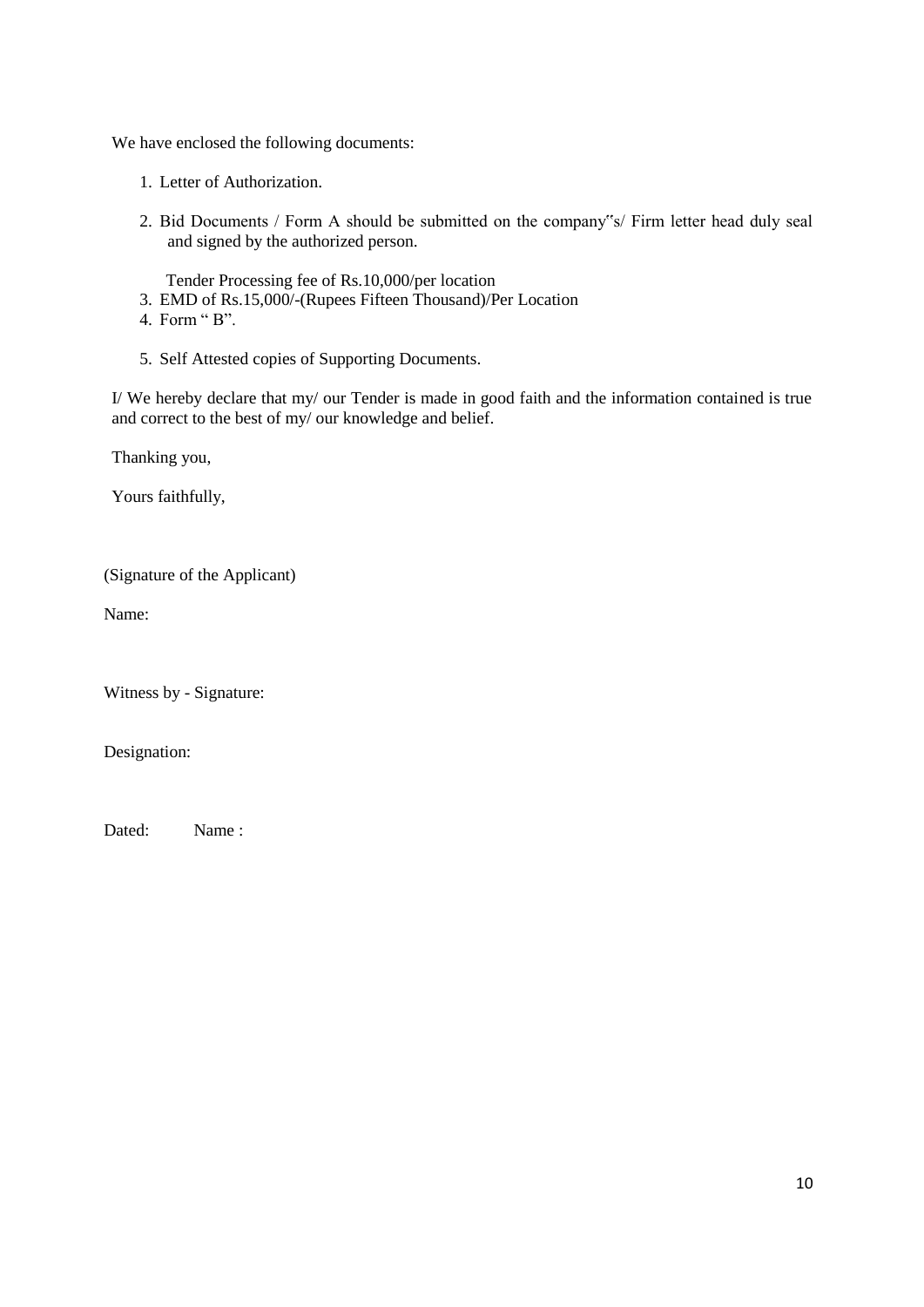# **FORM - B**

To,

The Managing Director NERAMAC LTD. Office of Ministry of DoNER Janpath Bhawan 6 th Floor, B Wing, Janpath Road New Delhi –  $110001$ 

SUB: Submission of bid for the operation of outlet for food and horticulture/ agricultural produce and products of North Eastern Region(NER) and Other States at Various Metro Stations(DMRC) at Delhi-NCR

Sir,

With reference to your subject mentioned tender in NERAMAC website: [www.neramac.com](http://www.neramac.comb/), we hereby submitting our technical bid as per the Terms and Conditions provided by you. The particulars of offer are given below:

|                | SI. No. QUALIFYING CRITERIA                                                                 | <b>MARKS</b> | <b>COMMENTS</b><br>OF<br><b>BIDDER</b> (along<br>with Supporting<br>Document) | <b>DEVIATION ALLOTED</b><br><b>YES/NO</b> | <b>MARKS</b> (To<br>be filled by<br>evaluation<br>committee) |
|----------------|---------------------------------------------------------------------------------------------|--------------|-------------------------------------------------------------------------------|-------------------------------------------|--------------------------------------------------------------|
| 1              | Experience running food /retail<br>outlets                                                  | 20           |                                                                               |                                           |                                                              |
| $\overline{2}$ | Experience in doing business in<br>healthy and natural/ Organic food and<br>allied products | 20           |                                                                               |                                           |                                                              |
| 3              | Experience in Brand building and<br><b>Advertisement Sector</b>                             | 10           |                                                                               |                                           |                                                              |
| 4              | NER connection                                                                              | 10           |                                                                               |                                           |                                                              |
|                | Total <sup>60</sup>                                                                         |              |                                                                               |                                           |                                                              |

Thanking you,

Yours faithfully,

(Signature of the Applicant & Company Seal)

Name:

Designation: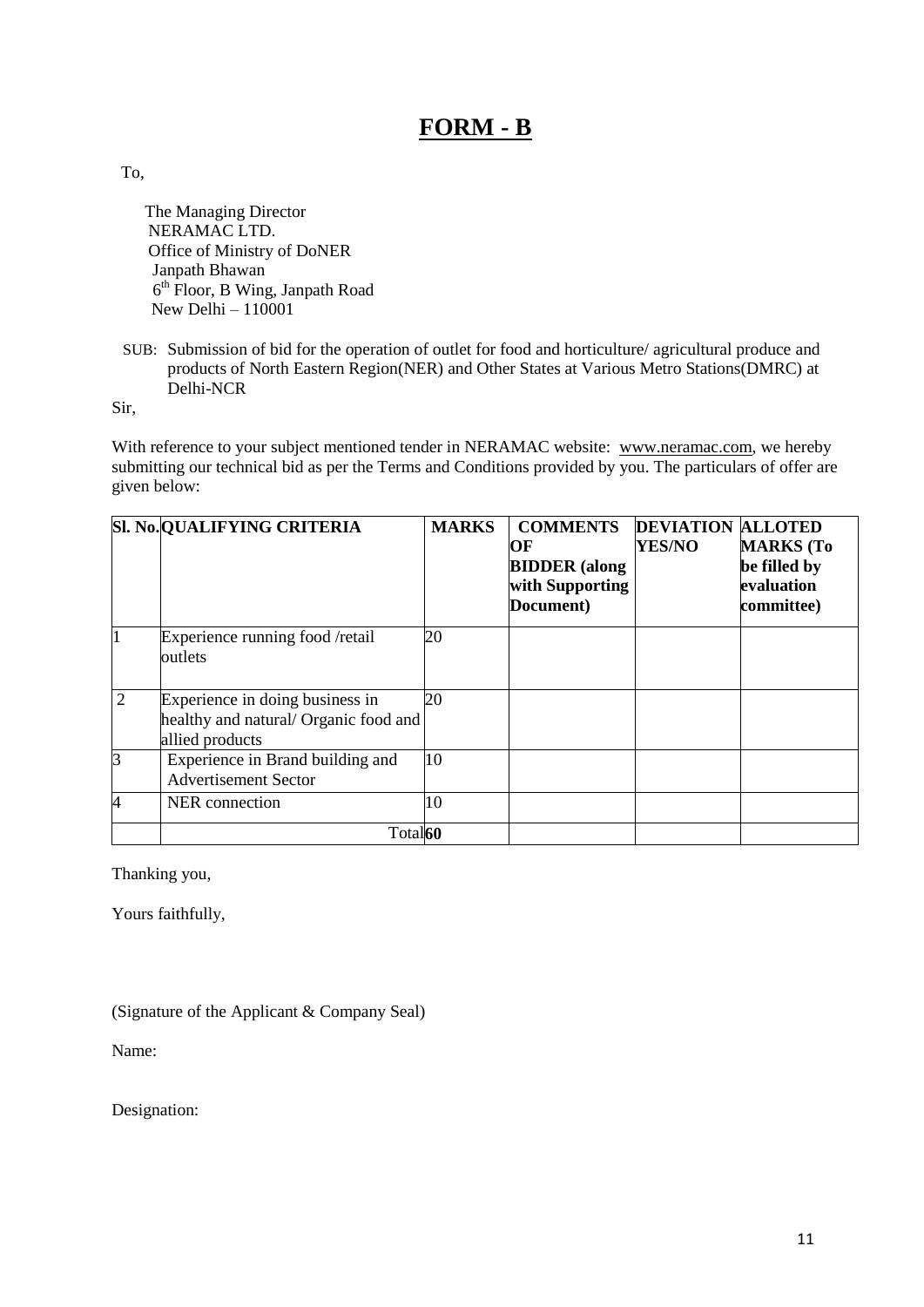# **Annexure-A: General Information of the Bidder**

1. (a) Name :

- (b) Address of Registered Office:
- 2. Details of individual(s) who shall serve as the point of contact/ communication for NERAMAC:
	- (a) Name :
	- (b) Designation :
	- (c) Company :
	- (d) Address :
	- (e) Telephone Number :
	- (f) Fax Number :
	- (g) E-Mail Address :
- 3. In case of Consortium/JV:
	- a. The information above  $(1 \& 2)$  shall be provided for all the members of the JV/Consortium.
	- b. Information regarding role of each member :

#### Signed

(Name of the Authorized Signatory)

For and on behalf of (Name of the Bidder)

Designation Place:

Date: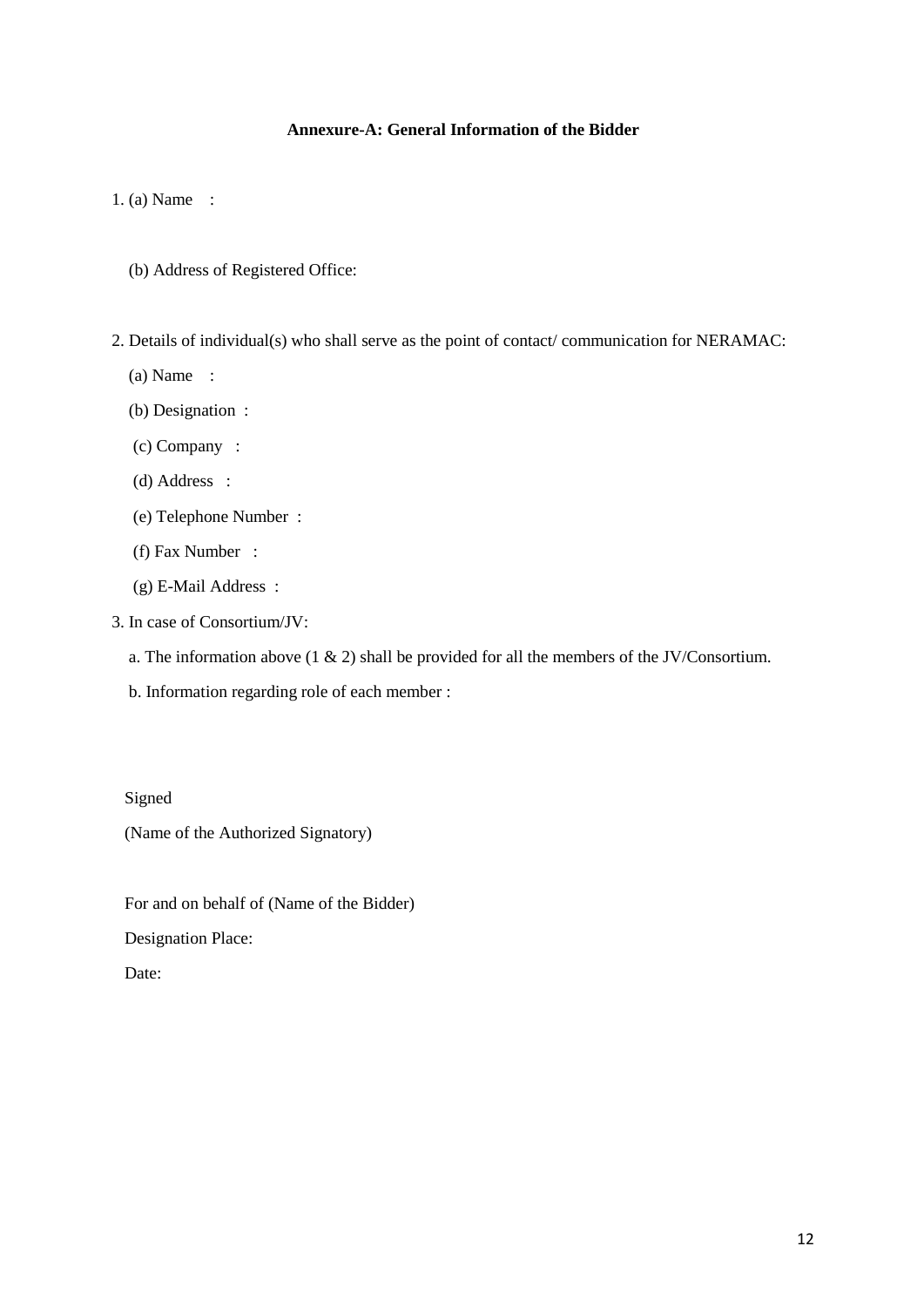#### **Annexure-B: Affidavit (Duly Notarized)**

#### **(To be given by the Bidder on a Non Judicial Stamp Paper of Rs. 10)**

I, ……………… S/o ………………………, aged about ……., Resident of ….…………..\_working as …………...(insert designation) of the ………………..(insert name of the single bidder/consortium member if a consortium), do hereby solemnly affirm and state as follows :

- 1. I am the authorised signatory of …………..(insert name of company/ FIRM/ consortium ) (hereinafter referred to as "Bidder") having its registered office at ……………………….. I am duly authorised vide Authority Letter/ Board Resolution dated …………. of the Bidder to swear and depose this Affidavit on behalf of the bidder.
- 2. I have submitted information with respect to our eligibility for the bid for Selection of party/parties for the operation of outlet for food and horticulture/agricultural produce and products of North Eastern Region(NER) and Other States at Various Metro Stations(DMRC) at Delhi-NCR to North Eastern Regional Agricultural Marketing Corporation (NERAMAC) through the bid. I further state that we have the necessary manpower and all the said information submitted by us is accurate, true and correct and is based on our records available with us.
- 3. I hereby declare that if any point of time, any further/ additional information regarding our financial and/or technical capabilities, or any other relevant information is asked by  $NERAMAC$ , we shall promptly and immediately make available such information accurately and correctly to the satisfaction of NERAMAC.
- 4. I state that, we fully acknowledge and understand that furnishing of any false or misleading information by us in our Bid shall entitle us to be disqualified from the tendering process for the said project. The costs & risks for such disqualification shall be entirely borne by us
- 5. I state that all the terms and conditions of the Bid Document have been duly complied with.
- 6. I on behalf of \_\_\_\_\_\_\_\_\_\_\_\_\_\_\_, undertake to work as per the terms and conditions rolled out by NERAMAC.
- 7. I understand that NERAMAC reserves the right to accept or reject and to cancel the bid process and reject all bid documents at any time prior to the award of contract, without assigning any specified reasons whatsoever.

#### DEPONENT

(Name, Designation with & Seal)

#### **VERIFICATION:-**

I, the above-named deponent, do verify that the contents of paragraphs 1 to 7 of this affidavit are true and correct to my knowledge. No part of it is false and nothing material has been concealed. Verified at ………………………, on this …………………. .day of………….…….., 2018.

#### DEPONENT

(Name, Designation with & Seal)